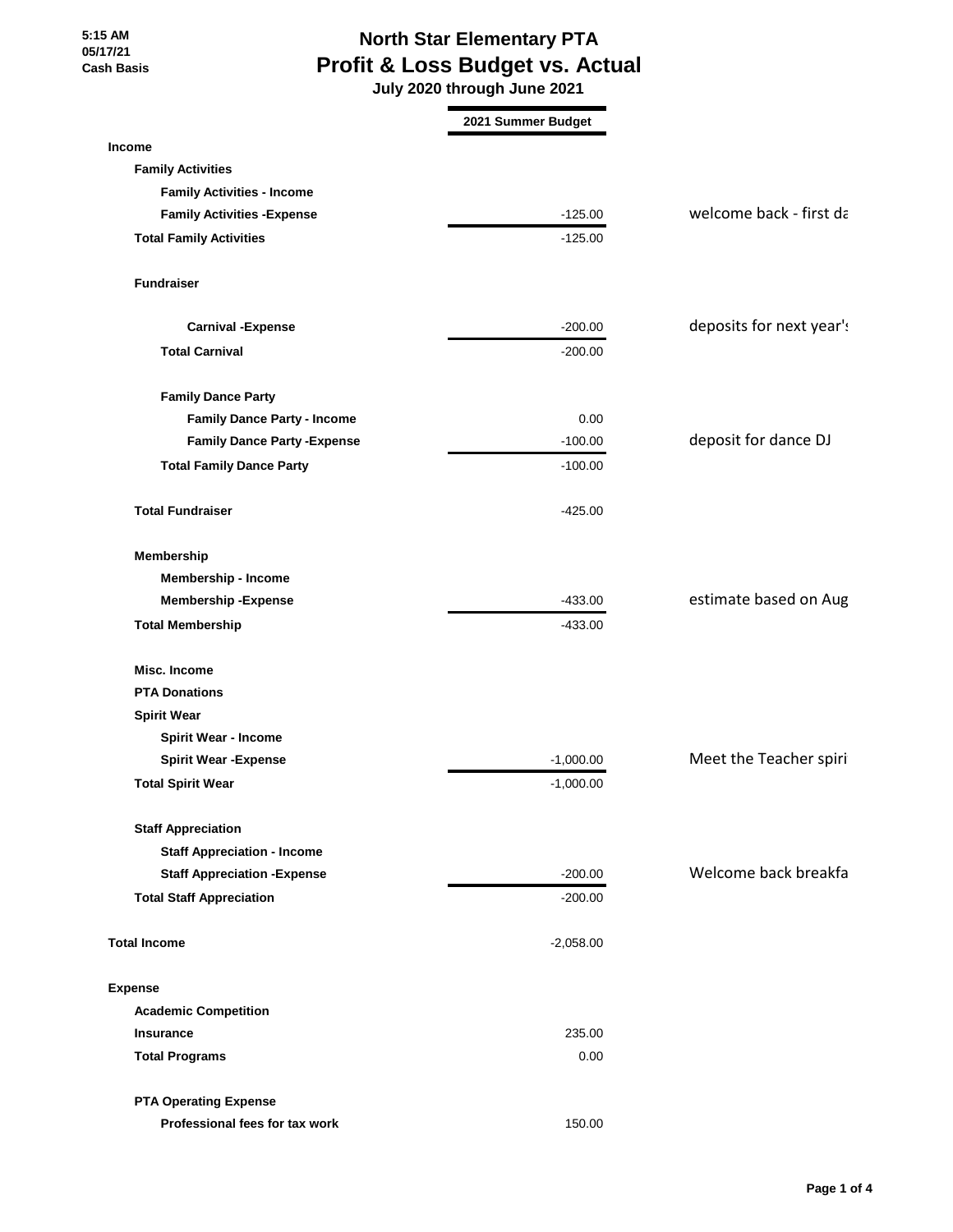# **North Star Elementary PTA Profit & Loss Budget vs. Actual**

 **July 2020 through June 2021**

|                                      | 2021 Summer Budget |      |
|--------------------------------------|--------------------|------|
| <b>PTA Website</b>                   | 0.00               |      |
| <b>State Annual Conference</b>       | 0.00               |      |
| <b>PTA Operating Expense - Other</b> | 1,550.00           | shed |
| <b>Total PTA Operating Expense</b>   | 1,700.00           |      |
| <b>Recess Equipment</b>              | 250.00             |      |
| School parking space signs           | 35.00              |      |
| <b>Student of the Week</b>           | 25.00              |      |
| <b>Student Planner</b>               | 2,300.00           | blue |
| <b>Total Expense</b>                 | 4,545.00           |      |
| Net Income                           | $-6,603.00$        |      |

**blue folders & student**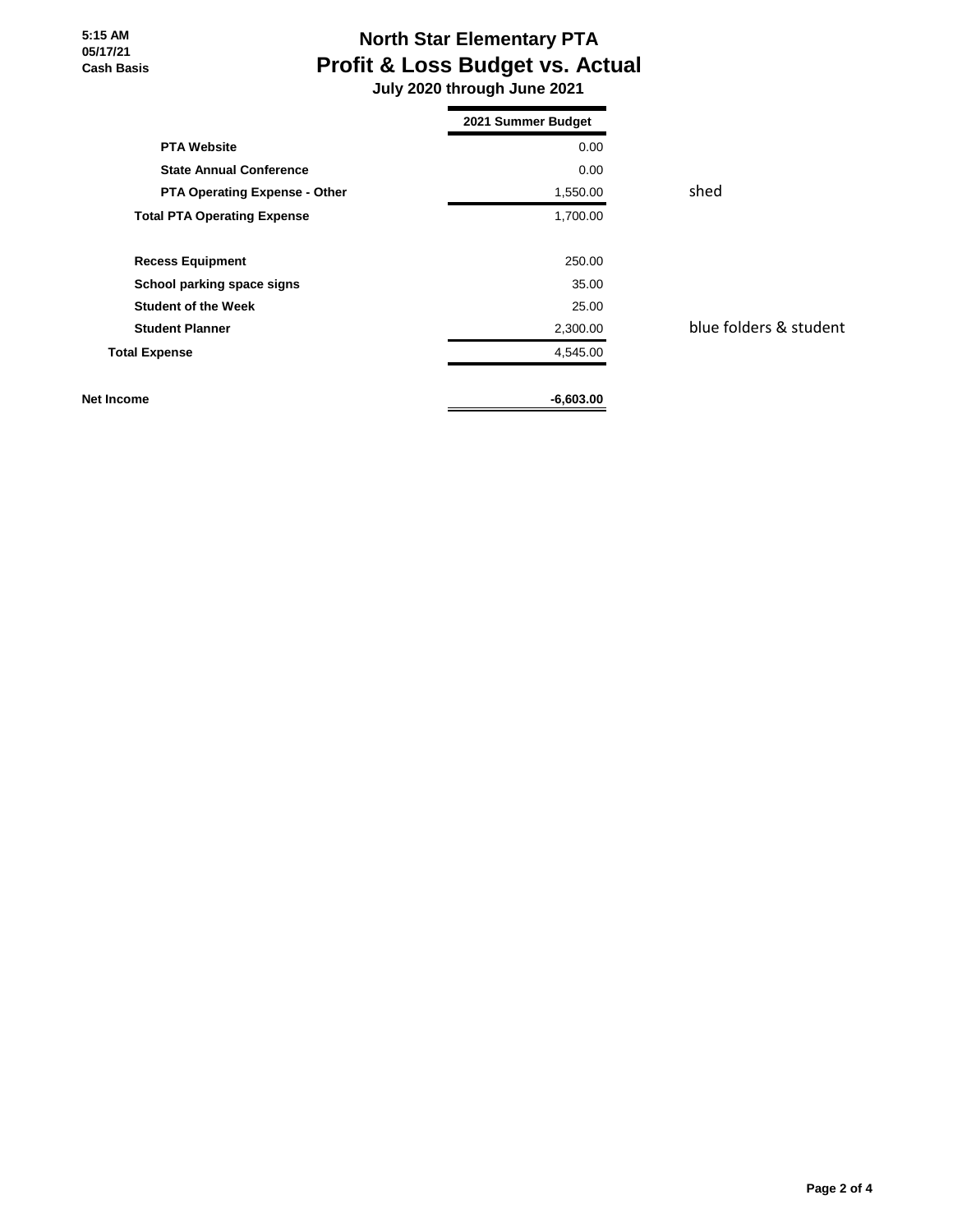## **North Star Elementary PTA Profit & Loss Budget vs. Actual July 2020 through June 2021**

**Income Family Activities Family Activities - Income Family Activities -Expense Total Family Activities Fundraiser Carnival -Expense Total Carnival Family Dance Party Family Dance Party - Income Family Dance Party -Expense Total Family Dance Party Total Fundraiser Membership Membership - Income Membership -Expense Total Membership Misc. Income PTA Donations Spirit Wear Spirit Wear - Income Spirit Wear -Expense Total Spirit Wear Staff Appreciation** :/Sept 2019 membership numbers

**Staff Appreciation - Income Staff Appreciation -Expense Total Staff Appreciation**

Ist and 1st staff meeting snacks

**Total Income**

#### **Expense**

**Academic Competition Insurance Total Programs**

**PTA Operating Expense Professional fees for tax work**